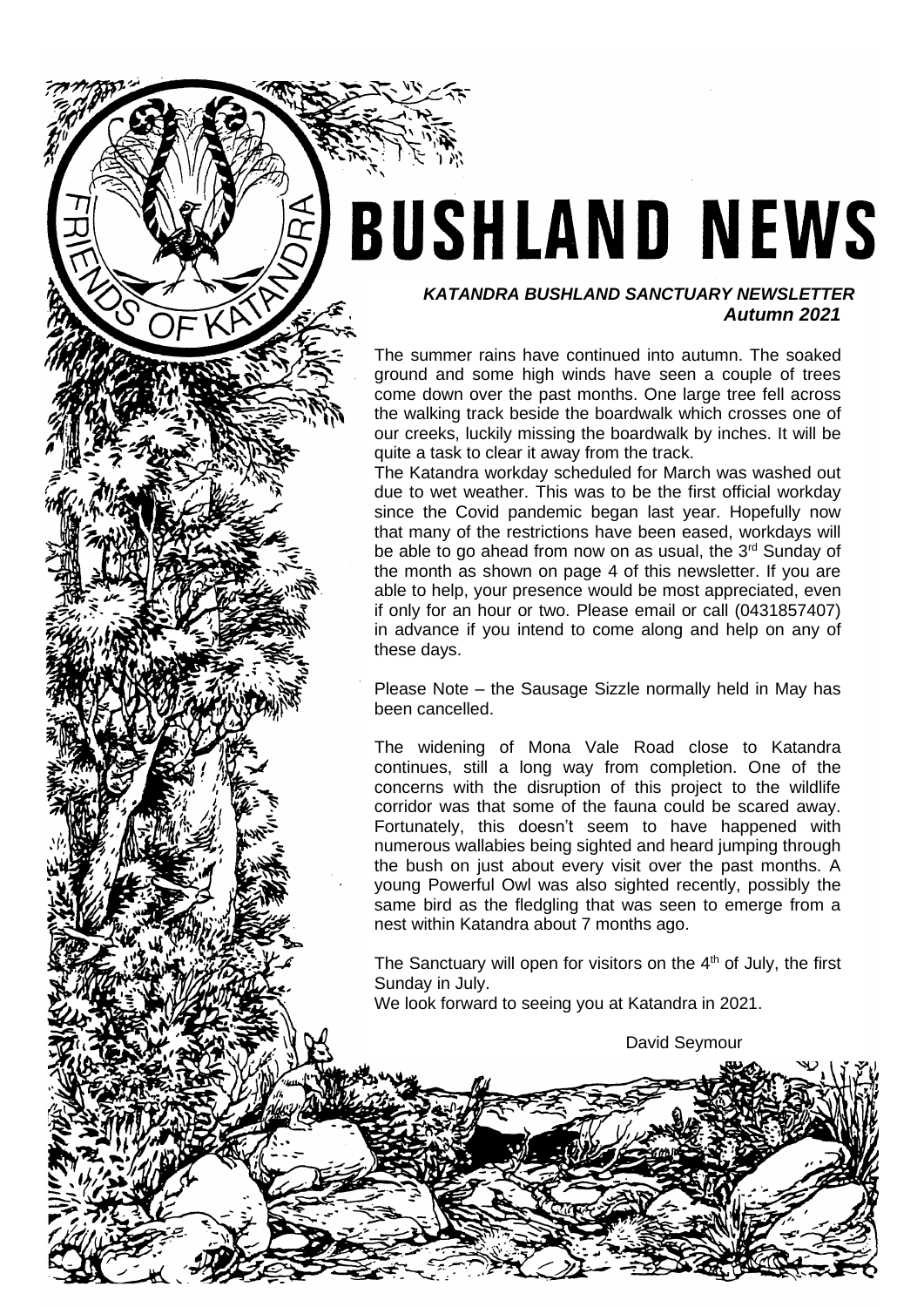# **Fabaceae – the "pea" family**

 The Fabaceae family is the third largest family of flowering plants, consisting of over 700 genera with around 20 000 species world-wide. Only Orchidaceae - the orchid family, and Asteraceae – aster family, are larger. Often referred to as the



pea or legume family, Fabaceae can be recognised by their pod-shaped fruit, called a legume, consisting of a pericarp (shell) covering a row of seeds. These pods occur in a range of shapes and sizes. Fabaceae species are important

environmentally as they are able to "fix" nitrogen directly from the air. This occurs in nodules on the roots of the plant with the aid of soil bacteria (Rhyzobia). Nitrogen from the air is converted into



fixed nitrogen is released to the soil making it available to other plants. This ability to fix nitrogen allows Fabaceae species to grow well in nutrient poor soils and to compete well with other plants. *Root nodules* Nitrogen is an important nutrient for plants, being

ammonia which can be metabolised by the plant. When the plant dies, the

one of the major elements required along with phosphorus and potassium. Nitrogen is an essential part of the proteins in plant cells, the green pigment chlorophyll and it is extremely important for leaf growth. Even though air is almost 80% nitrogen gas, plants are not able to use nitrogen in its elemental gaseous form. The nitrogen must first be "fixed" into suitable compounds for it to be accessible. This can also be done when lightning occurs in the atmosphere causing nitrogen to combine with oxygen. The resulting compounds then fall to the ground dissolved in raindrops. Nitrogen compounds are usually water soluble and so easily leached from soil, so this supply of fixed nitrogen must be continually replenished. Soil bacteria can help return nitrogen to the soil in useable form by breaking down and recycling organic matter that has fallen from dead or dying plants. Many Fabaceae species occur in areas of Australia where bushfires are common such as dry forests and woodlands. In these habitats they may act as "pioneer" species, quickly recolonizing burnt-out areas and then being gradually replaced by other species in the plant community. They are often helped in this role by ants which store the seeds underground.

These seeds are also rich in proteins and provide an important food source for insects, animals and humans. Agriculturally important legumes, including chickpeas, soyabean, peanuts and other common peas and beans, are cultivars developed from Fabaceae species originating from places such as Central and South America, India, Japan and west Africa thousands of years ago.

Although no Australian member of this family has been seriously exploited as a food crop, some have been important as food for both aborigines and for the early European colonists. However, as some of the latter found, to their cost, many of the native "peas" are also toxic unless the seed is prepared correctly. For example, seeds of the Black Bean Tree (*Castanospermum austral)* are toxic when eaten raw and so need to be prepared by roasting (the heat destroys the toxins) or soaking in water (leaching out the toxins). The toxic properties of some species have also had an impact on agriculture by poisoning livestock.

**Fabaceae** plants are generally divided into three main subfamilies – *Faboideae*, *Mimosoideae* and *Caesalpinioideae*, although in the past these latter two groups have sometimes been considered separate families in their own right.

> **Faboideae** – These are the species with what is considered to be the "typical" pea-shaped flowers. Of about 12000 species (in 500 genera) world-wide, Australia has nearly 1100 species in 136 genera, 18 of which have been recorded as occurring in Katandra. They are found in every state and territory of Australia, from coastal cliffs

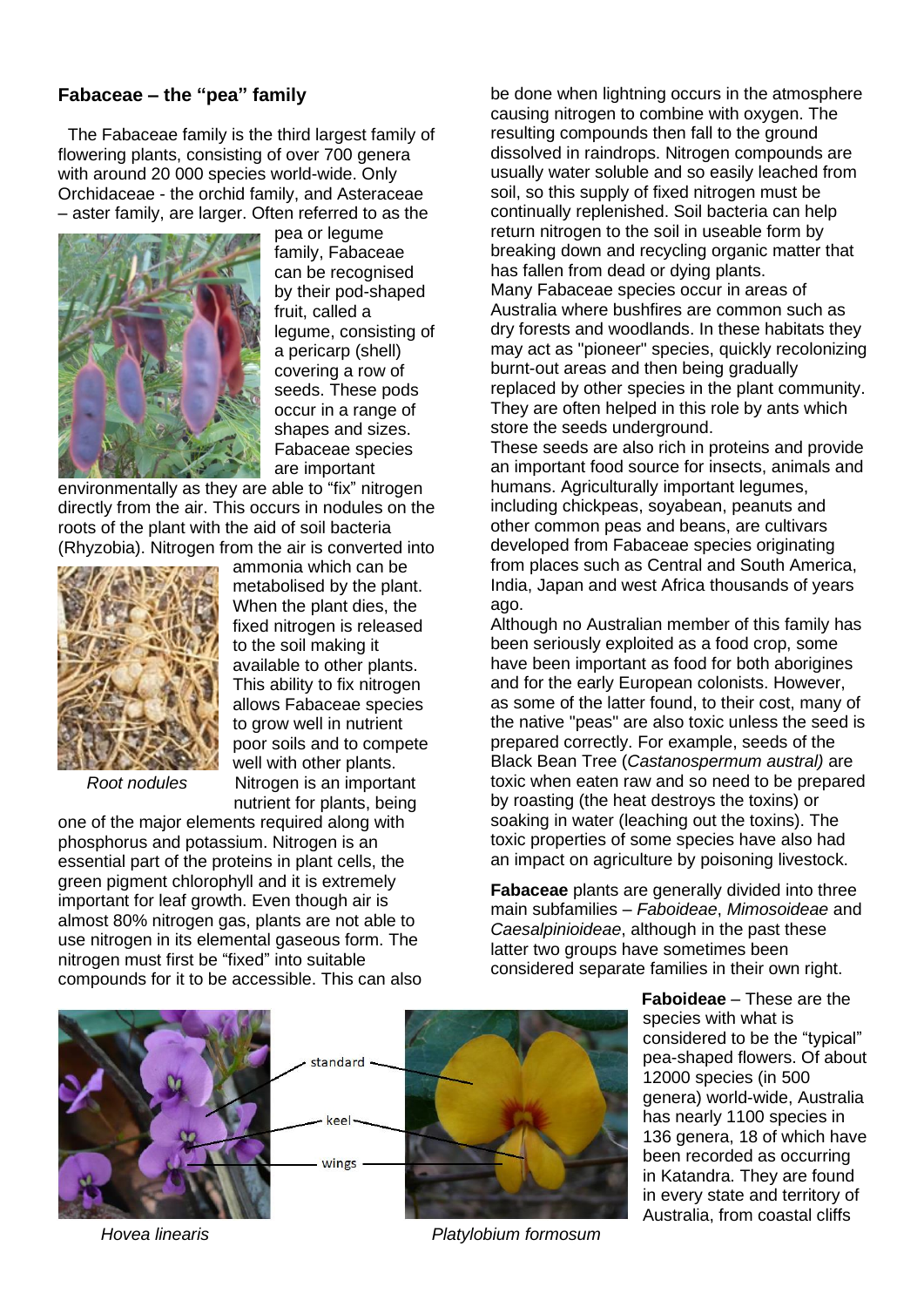to alpine areas, from the tropics to the arid inland. The flowers have 5 free petals - a broad erect 'standard' usually with markings to guide insects, two narrow 'wings' and a 'keel' of two tightly clasped petals which enclose the sexual parts (the male stamen and female carpel). Pea flowers produce little or no scent. With the male and female parts clasped close together in the 'keel', many flowers self-fertilise and so do not need to expend energy attracting a lot of insects.



*Pultenaea daphnoides & Pultenaea flexilis, two of the 18 Faboideae species found in Katandra*

**Mimosoideae** – of about 3000 species (in 60 genera) world-wide, Australia has nearly 960 species in 17 genera. These include the Acacias (wattles) of which there are 7 recorded as occurring in Katandra.

**Caesalpinioideae** – there are between 2500 - 3000 species (in 150 genera) world-wide occurring mainly in tropical and sub-tropical regions. About 85 species in 19 genera occur in



Australia, none of which are recorded as occurring in Katandra. This family includes the Sennas, one of which is the yellow flowered exotic *Senna pendula* from South America (often called cassia or winter senna – see left) which occurs as a weed throughout many parts of the Northern Beaches.

# **The Southern Cross in 3D**

There have been a lot of changes occurring around Katandra in recent years, the widening of Mona Vale Road being one example. One thing that has not changed much recently is the night sky high above the bushland. At this time of year, the Southern Cross rises early in the evening and is easily seen for most of the night – the same as it has for a long, long time. The Southern Cross is the common name given to the constellation



 *The Southern Cross on* brightest star is *the Australian flag.* given the first letter

Crux, the smallest of the 88 modern constellations in the sky.

Stars in a constellation are named using the letters of the Greek alphabet. The alpha  $(\alpha)$ , the

second brightest star is given the second letter beta (β) and so on. Some bright stars may also have other common names.

The list below shows the five main stars of the Southern Cross with their common name and distance from Earth (in light-years, ly), clockwise from Alpha Crucis, the bottom or most southerly star in the cross. This also happens to be in order of decreasing brightness.

Alpha Crucis (α), Acrux – 321 ly Beta Crucis (β), Mimosa – 352 ly Gamma Crucis (δ), Gacrux - 88 ly Delta Crucis (γ), Imai – 364 ly Epsilon Crucis (ε), Ginan – 230 ly *(Note – some of these distances may have been recently revised using updated measurements)*

When we look at the night sky, we see a flat universe. The stars are all so distant that we lose our sense of depth perception. When we see a bright star, we are not sure if it is really so bright or if it is a fainter star that is very close to us. As shown in the list above, the faintest of the five stars is actually the second closest.

The pictures below were published in the 2006 edition of 'Astronomy Australia – a Practical Guide to the Night Sky' by Dawes, Northfield and Wallace. These allow us to see the Southern Cross constellation in 3-dimensions, giving an impression of the relative distances to the stars. Look at the pictures with your eyes 'out of focus' similar to viewing 3D pictures published in some magazines. Ensure that the page is flat and level. (Note – the central cross is just there to help you achieve your 3D focus).